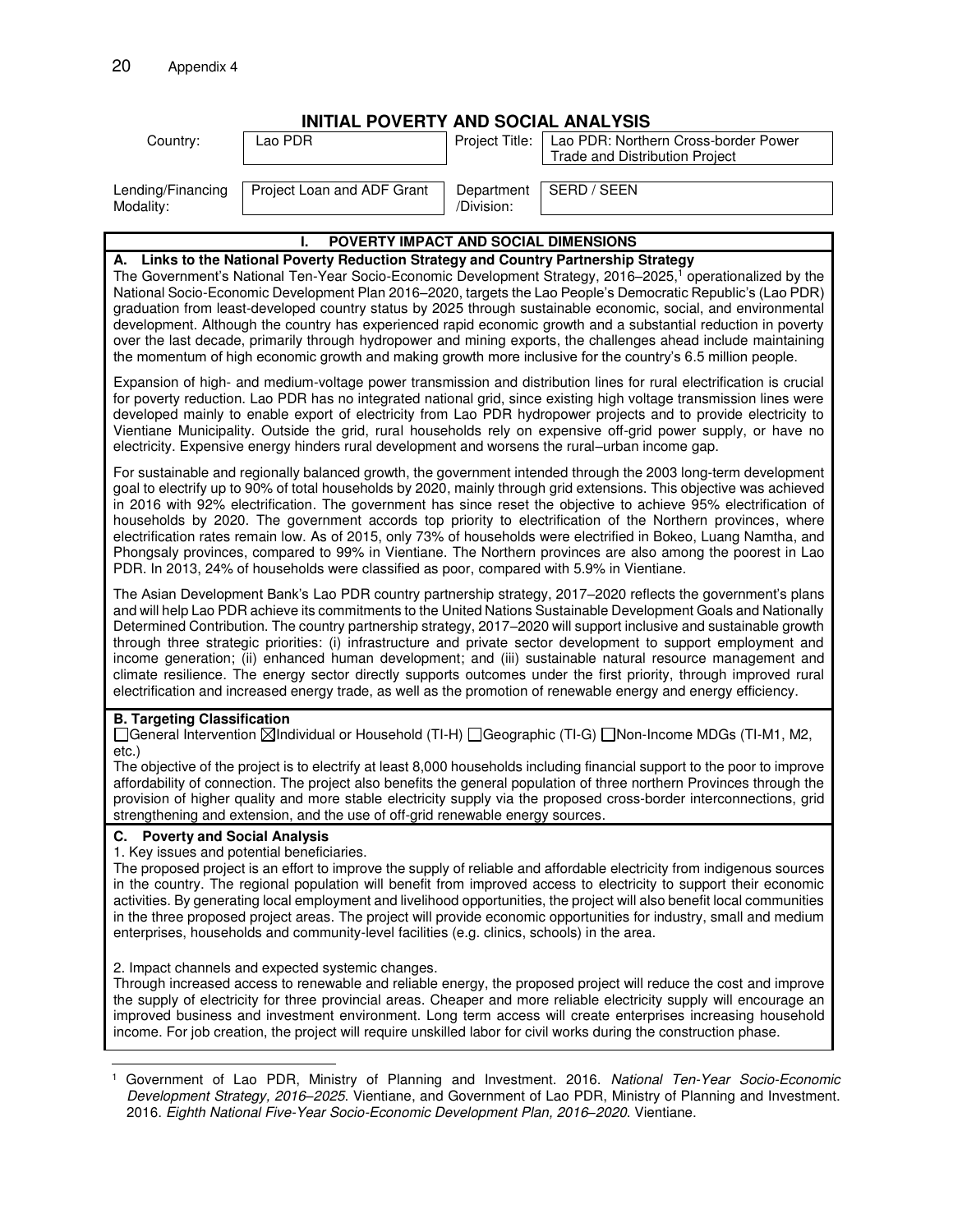3. Focus of (and resources allocated in) the PPTA or due diligence.

A transaction technical assistance (TRTA) with a budget of \$800,000 is being provided for conducting due diligence and preparing the appropriate impact mitigation documents and plans. The TRTA team will review aspects relating to poverty and employment impacts disaggregated by sex and other relevant factors, carry out resettlement and Indigenous Peoples (IPs) assessment and due diligence, and environmental impact assessments. The team will also develop an inventory of potential losses and social economic surveys and engage in consultations with affected peoples (APs), local and national government agencies and other relevant stakeholders to facilitate board community support and document the process and outcomes of consultations with IPs. The TRTA will assist the Asian Development Bank to perform the requisite public disclosure activities. Social and environmental safeguards documents will be prepared.

4. Specific analysis for policy-based lending. Not applicable.

## **II. GENDER AND DEVELOPMENT**

1. What are the key gender issues in the sector/subsector that are likely to be relevant to this project or program? The social impact analysis undertaken under the TRTA will characterize poverty and access to energy disaggregated by sex to describe the status of women in the local communities and explore entry points for gender measures to be integrated into the project. Potential entry points include (i) inclusion of user education programs, (ii) connection costs of the households and affordability for the poor, (iii) access to project-related jobs, and (iv) participation in renewable energy solutions (e.g. community operated renewable energy mini-grids). The impacts mitigation/resettlement plans and indigenous people plan will ensure that there aren't any disproportionate negative impacts on women. The benefits to women of access to reliable sources of electricity, such as reducing women's burden and time in collecting fuel, will be detailed in the summary poverty reduction and social strategy.

2. Does the proposed project or program have the potential to make a contribution to the promotion of gender equity and/or empowerment of women by providing women's access to and use of opportunities, services, resources, assets, and participation in decision making?

 $\boxtimes$  Yes  $\Box$  No Please explain.

The project would have a direct contribution to improving access of women to electricity as it is proposed to provide Grant funds via the government's power to the poor scheme and possibly output based aid to enable electrification to all beneficiaries.

3. Could the proposed project have an adverse impact on women and/or girls or widen gender inequality?  $\Box$  Yes  $\boxtimes$  No Please explain.

There are no adverse impacts to be experienced by women and/or girls.

4. Indicate the intended gender mainstreaming category:

 $\Box$  GEN (gender equity theme)  $\Box$  EGM (effective gender mainstreaming)

 $\boxtimes$  SGE (some gender elements)  $\Box$  NGE (no gender elements)

## **III. PARTICIPATION AND EMPOWERMENT**

1. Who are the main stakeholders of the project, including beneficiaries and negatively affected people? Identify how they will participate in the project design.

The national utility, Electricite du Laos, provincial and district government agencies, local communities, APs/IPs will be consulted for the proposed project. They will participate in the project planning, implementation, and monitoring through various ways including (i) consultations with stakeholders (government and non-government entities) to get inputs on the project design, required permits, and mitigation measures for APs/IPs; and (ii) public consultation meetings and focus group discussions with communities and APs/IPs to get their view and suggestions on the project potential impacts and mitigation measures.

2. How can the project contribute (in a systemic way) to engaging and empowering stakeholders and beneficiaries, particularly, the poor, vulnerable and excluded groups? What issues in the project design require participation of the poor and excluded?

Meaningful consultation will be carried out during the TRTA stage and it will be continued on an ongoing basis throughout the project cycle. Views of concerned parties will be elicited with regard to project potential impacts, resettlement, social risk, and mitigation measures, and properly recorded. The methods to be used for consultations will include (i) public consultation meetings and focus group discussions with potential APs/affected IPs; (ii) limited household surveys; (iii) meetings and interviews with government officials both at national and local levels; and (iv) meetings with informal leaders/groups in all project areas.

3. What are the key, active, and relevant civil society organizations in the project area? What is the level of civil society organization participation in the project design?

There are several active non-government organizations in the project area concerned with environment, energy, and water; several farmer organizations concerned with rights to water; and indigenous councils concerned with IPs' rights. They will be consulted on the project design, its potential impacts, and efforts to minimize the impacts.